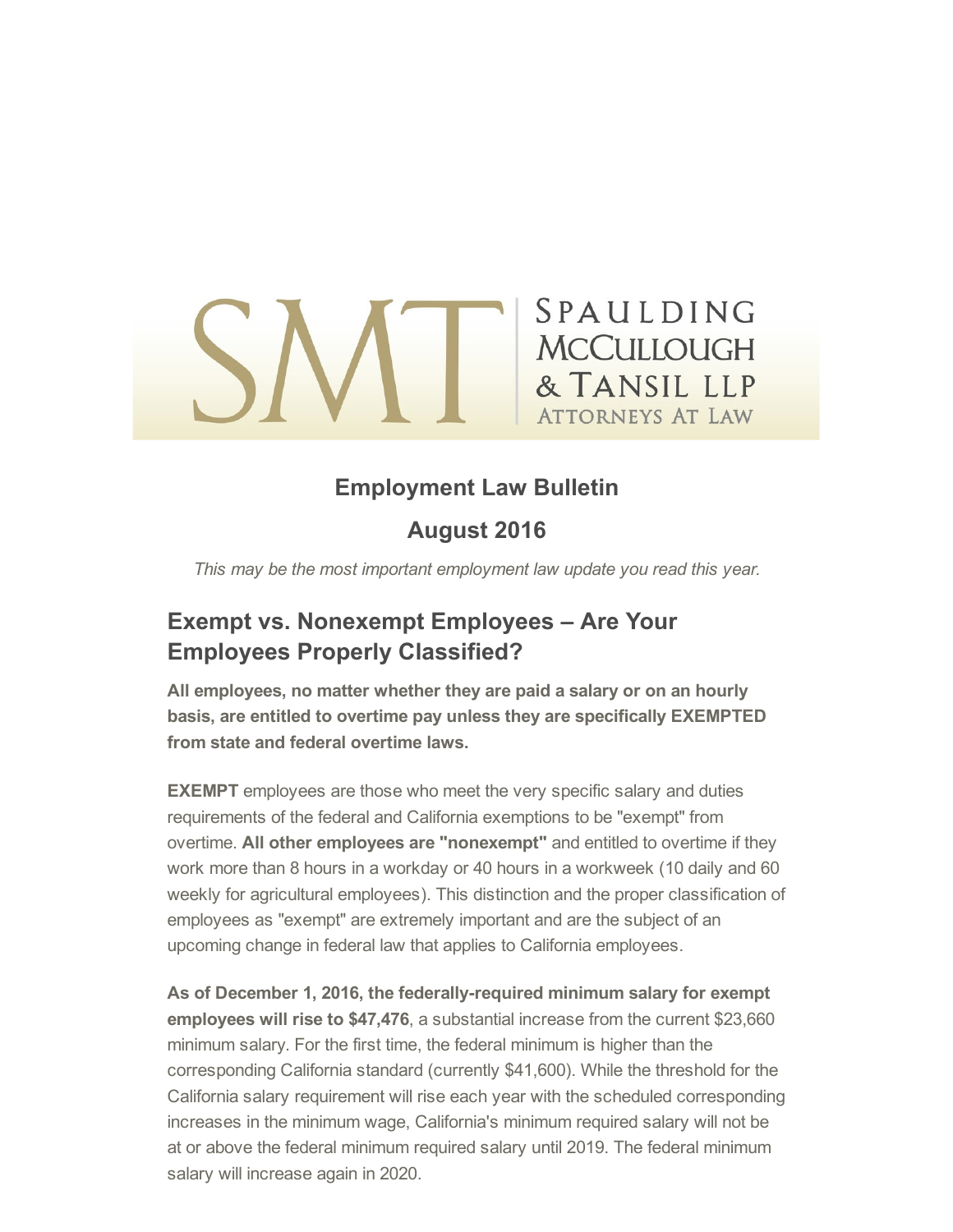Given the significance of this increase in the salary requirement, the looming deadlines and the surrounding media attention, the exempt vs. non-exempt **classification issue** should be pushed to the top of your to-do list. While the salary aspect is an important factor in determining whether your exempt employees are properly classified, it is equally important to take a close look at the exempt vs. non-exempt classification from the duties side as well.

In California, an employer must not only meet the salary threshold but must also ensure that the employee is spending more than 50% of his or her working time on "exempt" duties. Because an incorrect classification can lead to serious wage/hour liability for the employer, the best approach when examining exempt vs. nonexempt classifications is to look at both the duties and salary tests, and make sure you can prove both tests are met for each employee classified as exempt.

To begin, you should first make a list of all of the currently exempt positions in your organization and obtain a current job description (JD) for each position. Some will clearly be exempt and likely will not require any compensation increase to meet the new federal minimum standard, or much significant analysis as to whether the duties test is met. For others, obtaining an up-to-date and accurate JD and accurate information about how the incumbent actually spends his or her time is imperative.

Once the JDs are accurate, we recommend that you run them by the incumbents to see if they think the JDs accurately reflect the work they are doing, and the percent of work time spent on each category. Next, do the math to determine whether more than 50% of working time is spent on exempt duties. The goal by this point will be to know who is reasonably and legally defensibly exempt as to the duties test, and then to make sure those positions are paid at a salary that meets the required salary minimum.

It is important when setting a salary now to consider the ramifications of any mandatory increases over the next few years. It is also important to do this analysis and any compensation changes in a way that does not inspire any employees to start looking at the potential for filing a claim if you've inadvertently misclassified them as exempt in the past. Be intentional about how you talk about this project and how you handle the requests for review of JDs. Low-key prospective legal compliance with a new law should be the message, without any indication that you may also be cleaning up past problems.

As you may have guessed, this process takes care and time. Because the California salary requirements change each year going forward, and the federal minimum salary rises again in 2020, the process you are setting up now will be something that you use repeatedly. Err on the side of making it as systematic as